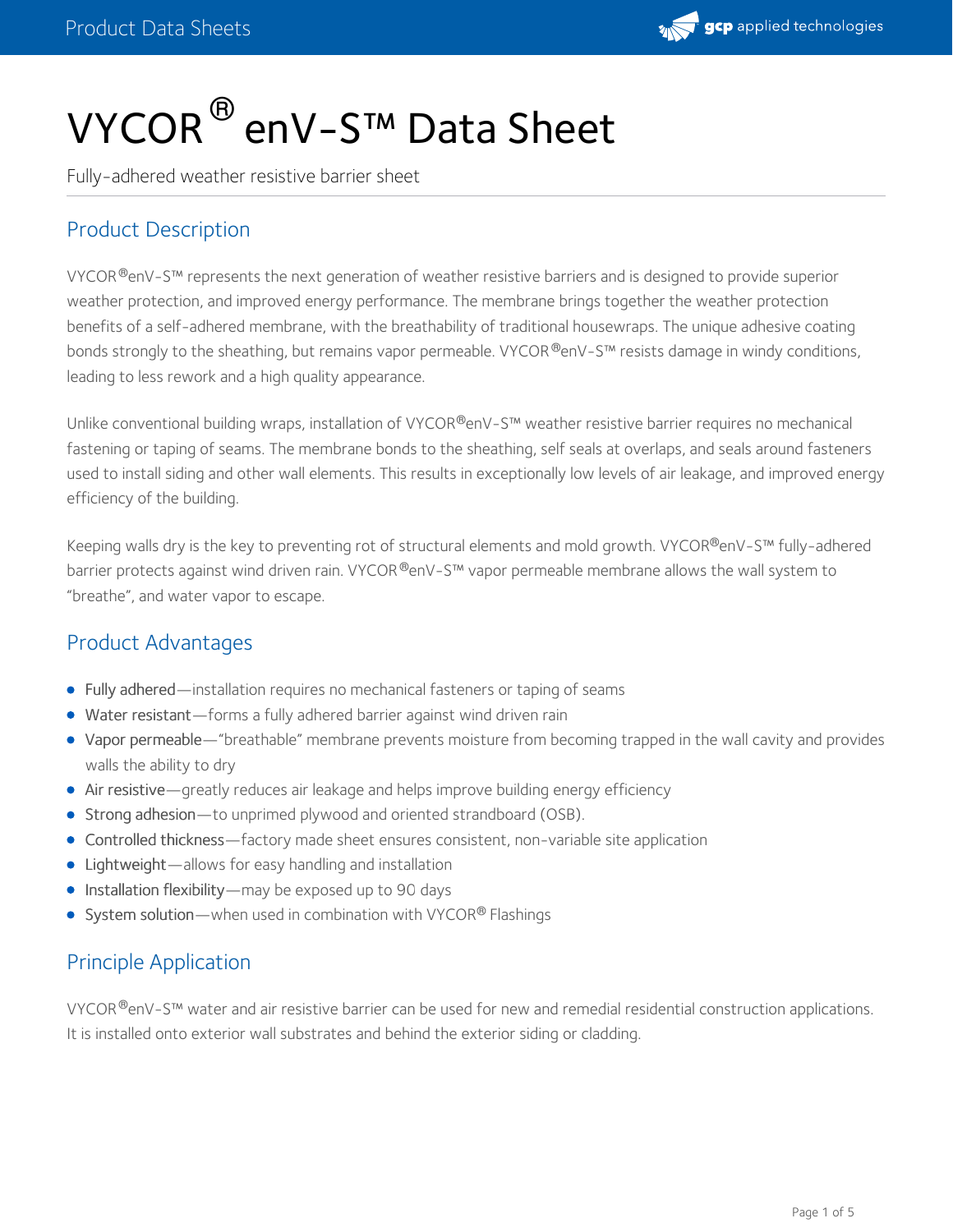

# System Components

- **VYCOR® enV-S™ Weather Resistive Barrier—**for use on above-grade walls at installation temperatures above 40°F  $(5^{\circ}C)$
- **VYCOR<sup>®</sup> Flashings**—membrane for flashing around windows and doors
- **PERM-A-BARRIER<sup>®</sup> Primer Plus—waterbased vapor permeable primer used when adhesion appears to be marginal.**
- Sealants—refer to Technical Letter 1 for details on compatible waterproofing sealants

#### Installation

#### Safety

Refer to product label and Safety Data Sheet before use. All users should acquaint themselves with this information prior to working with the material. Carefully read detailed precaution statements on the product labels and SDS before use. SDSs can be obtained from our web site at gcpat.com by contacting GCP toll free at 866-333-3SBM (3726).

#### **Temperature**

<code>VYCOR®</code>enV-S™ weather resistive barrier may be applied only in dry weather when air and surface temperatures are above  $40^{\circ}$ F ( $5^{\circ}$ C).

#### Surface Preparation

VYCOR®enV-S™ weather resistive barrier can typically be installed over clean and dry wood sheathing (plywood or OSB) without the aid of an adhesive primer. In those cases when adhesion appears to be marginal, or when installing over cementitious or glassmat faced substrates, use PERM-A-BARRIER®Primer Plus to aid in creation of a tenacious bond to the substrate.

Apply PERM-A-BARRIER®Primer Plus by brush or roller application. Allow PERM-A-BARRIER®Primer Plus to dry until surface becomes tacky. Drying times may vary depending on temperature and humidity conditions. Refer to PERM-A- BARRIER ®Primer Plus product data sheet for installation recommendations.

Surface must be smooth, clean, dry and free of voids, loose nails, sharp protrusions or other matter that will hinder the adhesion or regularity of the wall membrane installation. Clean loose dust or dirt from the surface to which the wall membrane is to be applied by wiping with a clean, dry cloth or brush. OSB and plywood must have moisture content below 12%.

#### Membrane Application

Cut membrane into easily handled lengths. Apply membrane horizontally or vertically to plywood or OSB substrates. All side and end laps must be overlapped a minimum of 2 in. (51 mm) and all laps must be water-shedding.

The membrane must be pressed firmly into place with a hand roller as soon as possible, ensuring continuous and intimate contact with the substrate to prevent water from migrating under the membrane.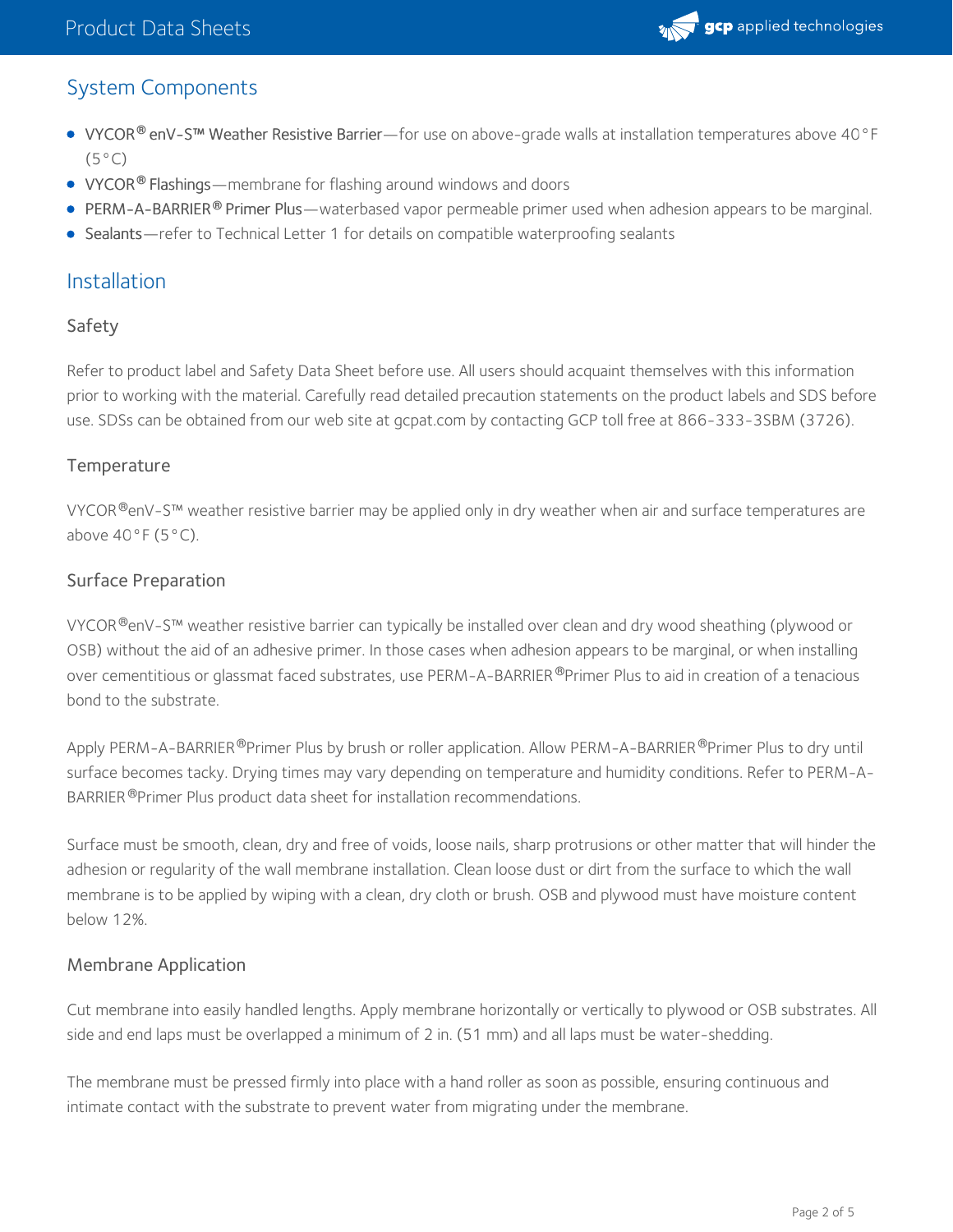### Product Data Sheets



Continue the membrane into all openings in the wall area, such as windows, doors, etc., and terminate at points that will prevent interior visibility. The installation must be made continuous at all framed openings, such as windows, doors, etc. Flash framed openings with VYCOR  $^{\circledR}$ Flashings and overlap onto VYCOR  $^{\circledR}$ enV-S™ membrane in a shingled manner. Coordinate installation of the VYCOR®enV-S™ membrane with the roofing trade to ensure continuity with the roofing system at this critical transition area.

In certain applications such as on soffits or ceilings, back nail the membrane along the side lap prior to installing the next sheet of membrane to ensure positive contact to the substrate.

At the end of each working day, if the wall has been only partially covered, apply a bead of compatible sealant along the top edge of the membrane at its termination to prevent vertical drainage of precipitation from penetrating the end and undermining the membrane adhesion. Tool the compatible sealant to ensure it is worked into the surface.

Inspect the membrane before covering and repair any punctures, damaged areas or inadequately lapped seams.

If stucco is used for siding, a separation is required between the stucco and VYCOR®enV-S™.

Two options are:

- A layer of conventional building paper/felt between the stucco lath and VYCOR $^\circledast$  enV-S™
- A type of metal lath or other method that stands the stucco away from the VYCOR® <code>enV-S™</code>

If a separation sheet is used, it must be permeable to allow the wall system to breath. Any separation sheet recommended by stucco manufacturers is acceptable.

#### Membrane Repairs

Repairs must be made using VYCOR®enV-S™ barrier sized to extend 6 in. (150 mm) in all directions from the perimeter of the affected area. If repairs are required, carefully cut out affected areas and replace in similar procedure as outlined in the text above. The repair piece must be pressed into place with a hand roller as soon as possible to ensure continuous and intimate contact with the substrate. Apply a bead of compatible sealant along the top edge of the repair piece.

#### Membrane Protection

<code>VYCOR®</code>enV-S™ weather resistive barrier must be protected from damage by other trades or construction materials.

### Storage and Handling Information

All materials must be protected from rain and physical damage. Pallets of VYCOR®enV-S™ weather resistive barrier must not be double stacked. Provide cover on top and all sides, allowing for adequate ventilation. Store membrane where temperatures will not exceed 90°F (32°C) for extended periods. All products must be stored in a dry area away from high heat, flames or sparks. Store only as much material at point of use as is required for each day's work.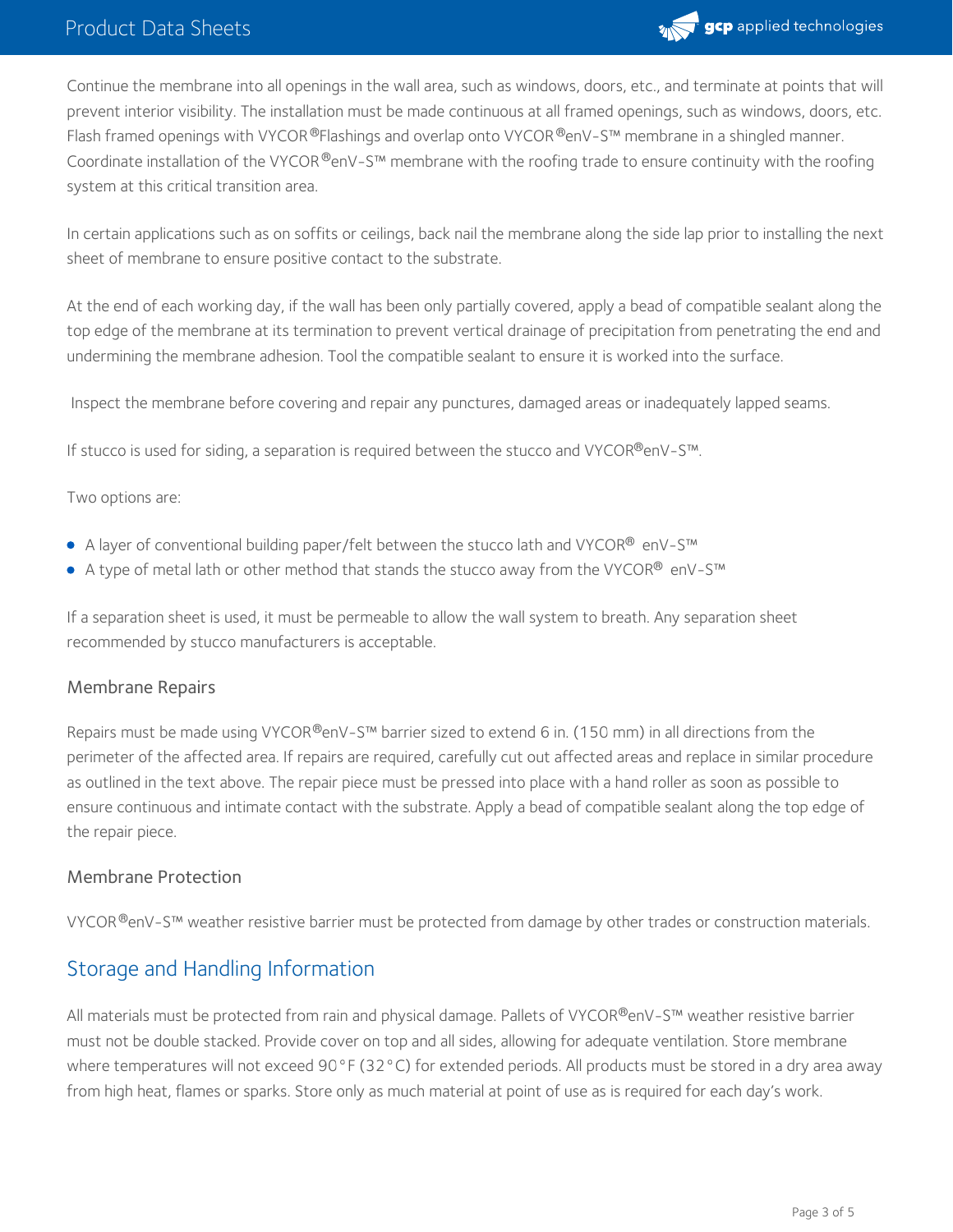

### Limitations

<code>VYCOR®</code>enV-S™ weather resistive barrier must not be applied in areas where it will be permanently exposed to UV  $\,$ light not to exceed 90 days.

- Release liners are slippery. Remove from work area immediately following application.
- Due to its slight odor, do not use indoors.
- Gaps in sheathing panels larger than 1/4" should be filled prior to application.
- Allow Concrete to cure a minimum of 14 days prior to application
- Contact your local GCP sales representative for application at temperatures below 40ºF.

# Technical Service

Support is provided by full-time technically trained GCP field sales representatives and technical service personnel, backed by a central research and development technical services staff.

### Codes and Approvals

ICC ES ESR-3727 Approval per the requirements and standards as set forth in AC-38 (Acceptance Criteria for Water Resistive Barriers) as a Water Resistive Barrier and Air Barrier.

# Supply

| <b>PRODUCT</b>                                             | <b>UNIT OF SALE</b> | <b>APPROXIMATE COVERAGE</b>                                                    | <b>WEIGHT</b> | <b>PALLETIZATION</b>             |
|------------------------------------------------------------|---------------------|--------------------------------------------------------------------------------|---------------|----------------------------------|
| VYCOR <sup>®</sup> enV-S™<br>Weather Resistive Barrier (40 | $1$ roll            | 400 ft <sup>2</sup> (37.2 m <sup>2</sup> ) per roll<br>40 in x 120 ft (1.02m x | 27.3 lbs/roll | 42 cartons (42 rolls) per pallet |
| inch)                                                      |                     | 36.5m)                                                                         |               |                                  |
| VYCOR <sup>®</sup> enV-S™                                  | 9 rolls             | 39.9 ft <sup>2</sup> (3.7 m <sup>2</sup> ) per roll                            | 2.58 lbs/roll | 42 cartons (42 rolls) per        |
| Weather Resistive Barrier (4<br>inch)                      |                     | 4 in x 120 ft (0.1m x 36.5m)                                                   |               | pallet                           |
| VYCOR <sup>®</sup> enV-S™                                  | 6 rolls             | 60 ft <sup>2</sup> (5.57 m <sup>2</sup> ) per roll                             | 3.88 lbs/roll | 42 cartons (42 rolls) per        |
| Weather Resistive Barrier (6                               |                     | 6 in x 120 ft (0.15m x                                                         |               | pallet                           |
| inch)                                                      |                     | 36.5m)                                                                         |               |                                  |
| VYCOR <sup>®</sup> enV-S™                                  | 4 rolls             | 90 ft <sup>2</sup> (8.36 m <sup>2</sup> ) per roll                             | 5.82 lbs/roll | 42 cartons (42 rolls) per        |
| Weather Resistive Barrier (9                               |                     | 9 in x 120 ft (0.22m x                                                         |               | pallet                           |
| inch)                                                      |                     | 36.5m)                                                                         |               |                                  |
| VYCOR <sup>®</sup> enV-S™                                  | 3 rolls             | 120 ft <sup>2</sup> (11.14 m <sup>2</sup> ) per roll                           | 5.82 lbs/roll | 42 cartons (42 rolls) per        |
| Weather Resistive Barrier (12                              |                     | 12 in x 120 ft (0.30m x                                                        |               | pallet                           |
| inch)                                                      |                     | 36.5m)                                                                         |               |                                  |
| PERM-A-BARRIER®                                            | 1 pail              | 450-500 ft <sup>2</sup> /gal (11-12                                            | 43 lbs/pail   | 36 pails per pallet              |
| Primer Plus-5 gal pail                                     |                     | $m^2/L$ )                                                                      |               |                                  |
|                                                            |                     | $(11 - 12 m2/L)$                                                               |               |                                  |